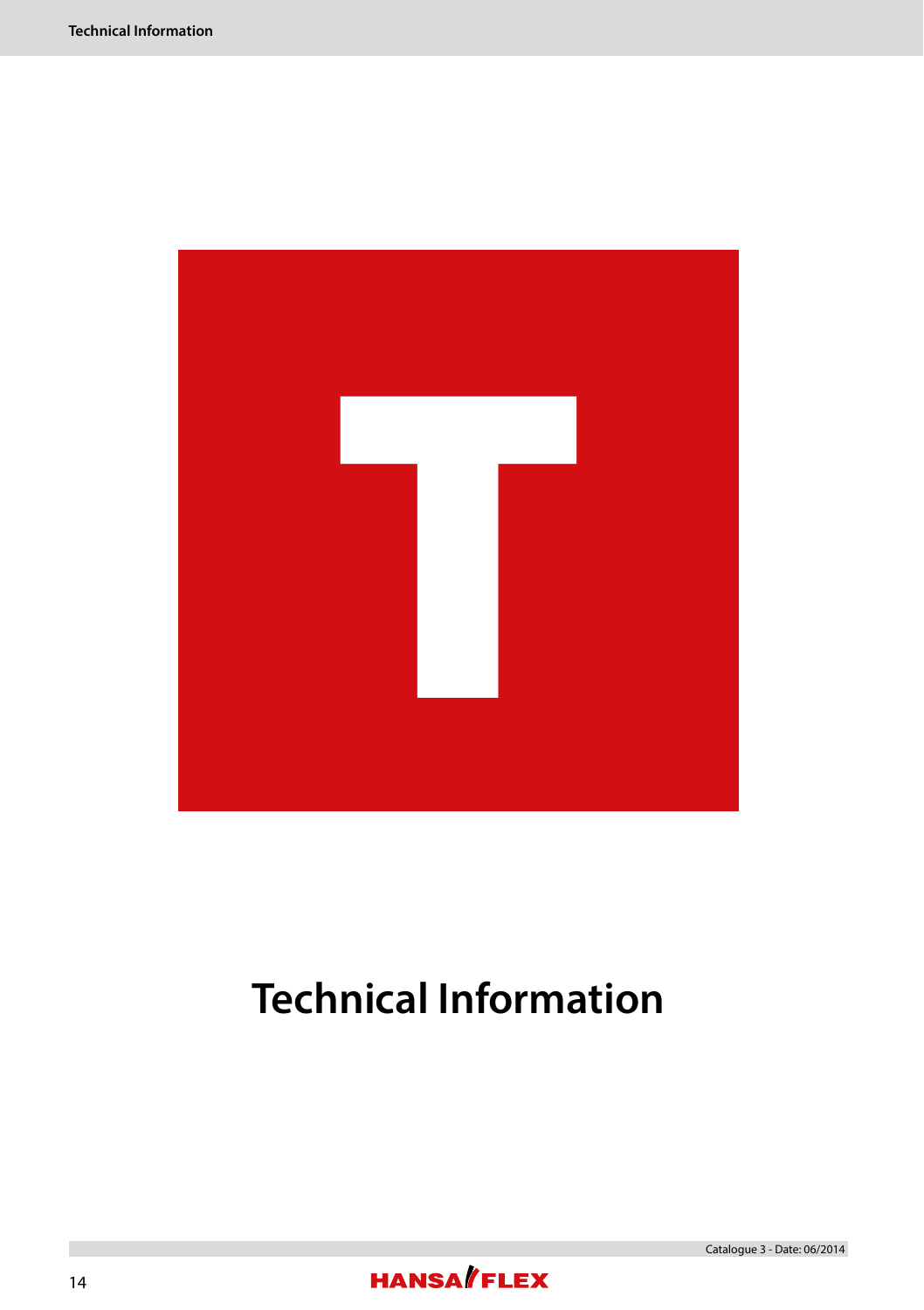# **SAFETY GUIDELINES AND INFORMATION ON THE ASSEMBLY, OPERATION, MAINTENANCE AND INSPECTION OF HANSA-FLEX INDUSTRIE HOSE LINES**

# **CONTENTS**

#### **1. ASSEMBLY**

- 1.1 Fundamental Guidelines for the Assembly of Hose Lines
- 1.2 Additional Information on the Assembly of Hose Lines

#### **2. OPERATION**

- 2.1 Commissioning and Intended Use of Hose Lines
- 2.2 Storage of Hose Lines
- 2.3 Additional Information on the Storage of Hose Lines

#### **3. MAINTENANCE**

- 3.1 Inspection Intervals for Hose Lines
- 3.2 Inspection Criteria for Hose Lines
- 3.3 Repair and Painting of Hose Lines
- 3.4 Additional Information on the Maintenance of Hose Lines

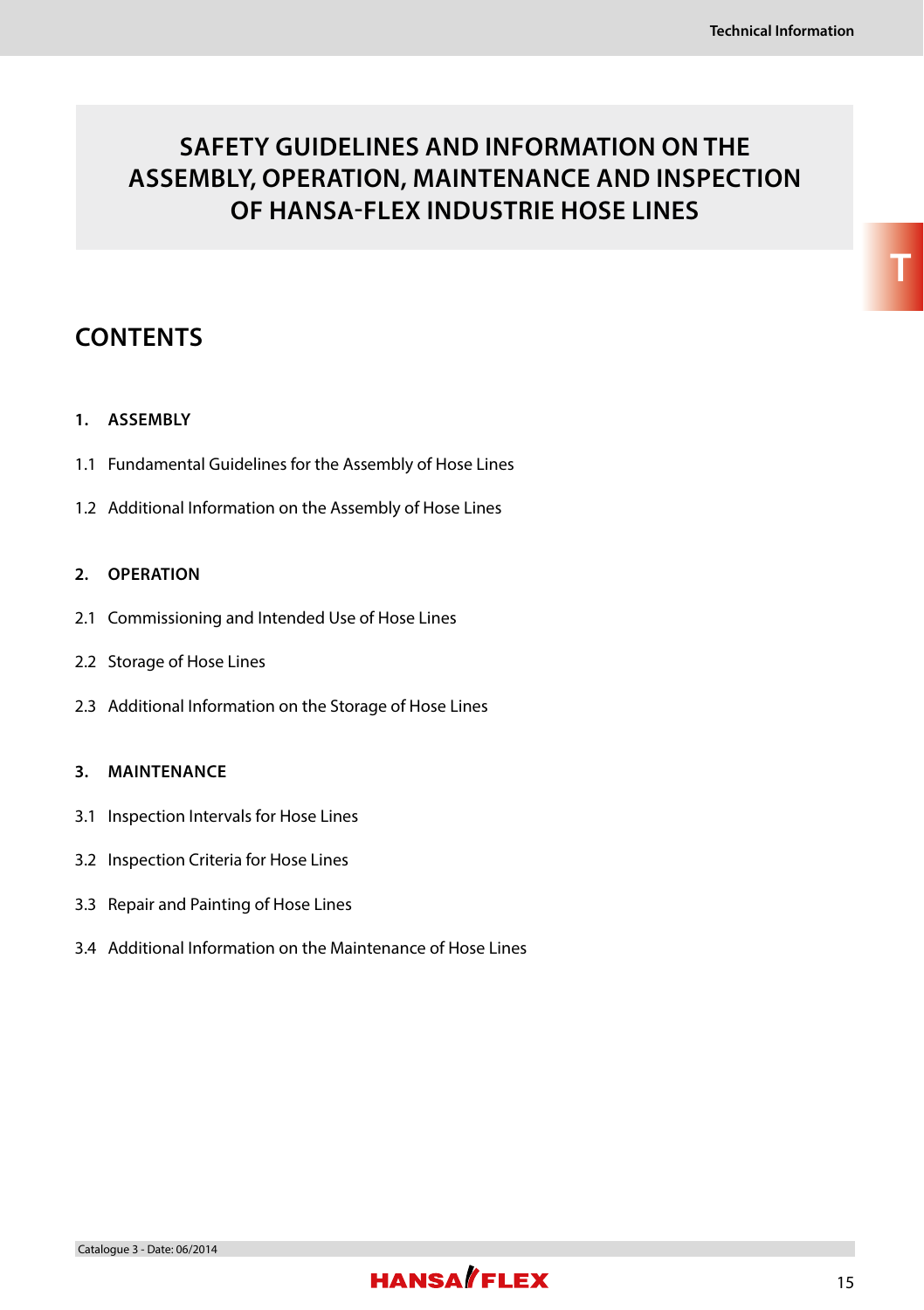

 Hydraulic lines are capable of causing serious personal injury and environmental damage, but this danger is very often underestimated in practice. The wrong choice of hoses or improper use of hoses, hose lines, fittings and accessories can impair the functional safety of the product and lead to failure and hence personal injury or material damage. In extreme cases, violently spraying oil and ruptured lines can even cause fatal injuries.

#### **We therefore recommend most strongly that these safety guidelines are strictly observed!**



The owner of machines also bears a particular responsibility.

He is responsible for:

- Observance of the intended use of the hose lines
- Scheduled monitoring and systematic inspections by authorised personnel with the appropriate qualification and knowledge of hose line equipment / industrial hoses
- Identifying and eliminating defects
- Scheduled replacement of hose lines

 This active assumption of responsibility is enshrined in the legal framework. Based on the principles of industrial safety, the equipment and product safety act, the machine and pressure device directive and the ordinance on industrial safety and health, tasks are specified further and set out in procedural regulations for those concerned.

 This guideline supplements the pertinent standards, guidelines and regulations which also have to be observed. It makes no claim to exhaustiveness.

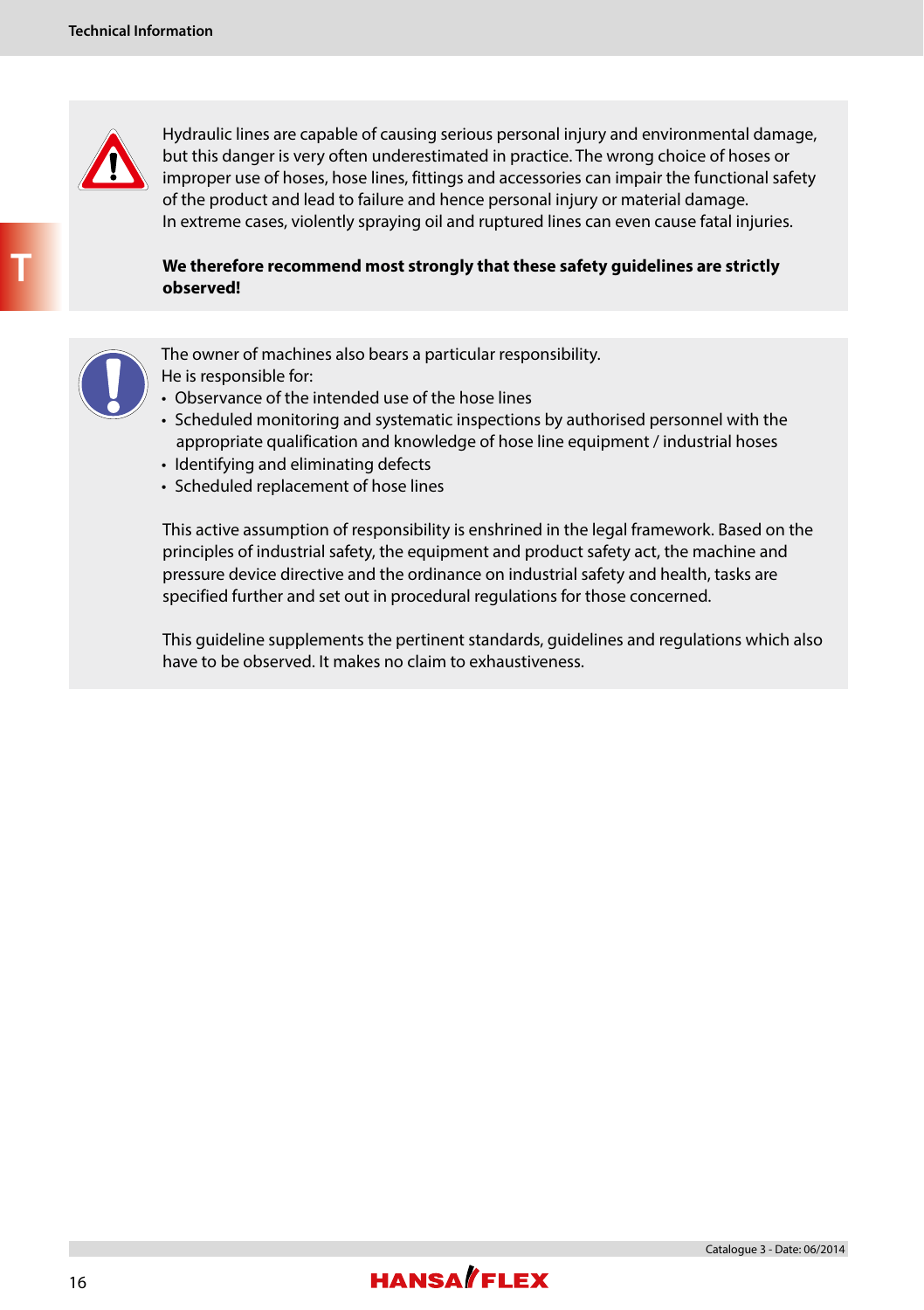# **1. ASSEMBLY**

#### **1.1 FUNDAMENTAL GUIDELINES FOR THE ASSEMBLY OF HOSE LINES**

In order to ensure the safe function of hose lines and to avoid shortening their service lives by additional loads, the following requirements have to be satisfied:

- Hose lines may be assembled only by appropriately qualified personnel
- Hose lines must be installed in such a way that they are accessible at all times and are not obstructed in their natural position and movement
- Hose lines must generally not be subjected to torsion or compression by external influences during operation
- The smallest bending radius of the hose stipulated by the manufacturer must not be exceeded
- Hose lines must be protected against damage caused by external mechanical, thermal or chemical influences
- Before starting operation, check separable connections for tightness
- Do not put the hose line into operation in the event of obvious external damage
- If necessary, clean the hose line in a suitable manner before starting operation
- For hose lines requiring equipotential bonding in accordance with BGR 132, check the equipotential bond and establish, if necessary
- The hose line length must be determined according to the installation conditions
- The possible shortening or lengthening under pressure indicated by the supplier or in the respective hose standard must be taken into consideration

**Please note:** Operation conditions with simultaneous maximum working pressure, maximum temperature and minimum bending radius shorten the service life of hose lines!

#### **1.2 ADDITIONAL INFORMATION ON THE ASSEMBLY OF HOSE LINES**

#### **1.2.1 SELECTION OF THE HOSE LINE**

The right choice of hose lines is of crucial importance for safe and cost-effective operation of a system. Criteria for the choice and design of the hose line are:

- Resistance to the medium and not forgetting the cleaning processes!
- Temperature resistance check also the temperature/pressure behaviour!
- Special environmental conditions and influences from the outside
- Pressure resistance, including required safety margins (also vacuum behaviour)
- Nominal sizes and the resulting flow velocities
- Bending radii
- Changes in length and outside diameter
- Exceptional loads due to external forces or pressure surges
- Abrasion behaviour and possible protection
- Availability of the hose as yard goods and of the fittings
- Installation conditions, e.g. movements, kinking, whipping, marking, torque angle of elbow fittings, leg lengths
- Safe seal shapes
- Demanded approvals

# **HANSA**/FIFX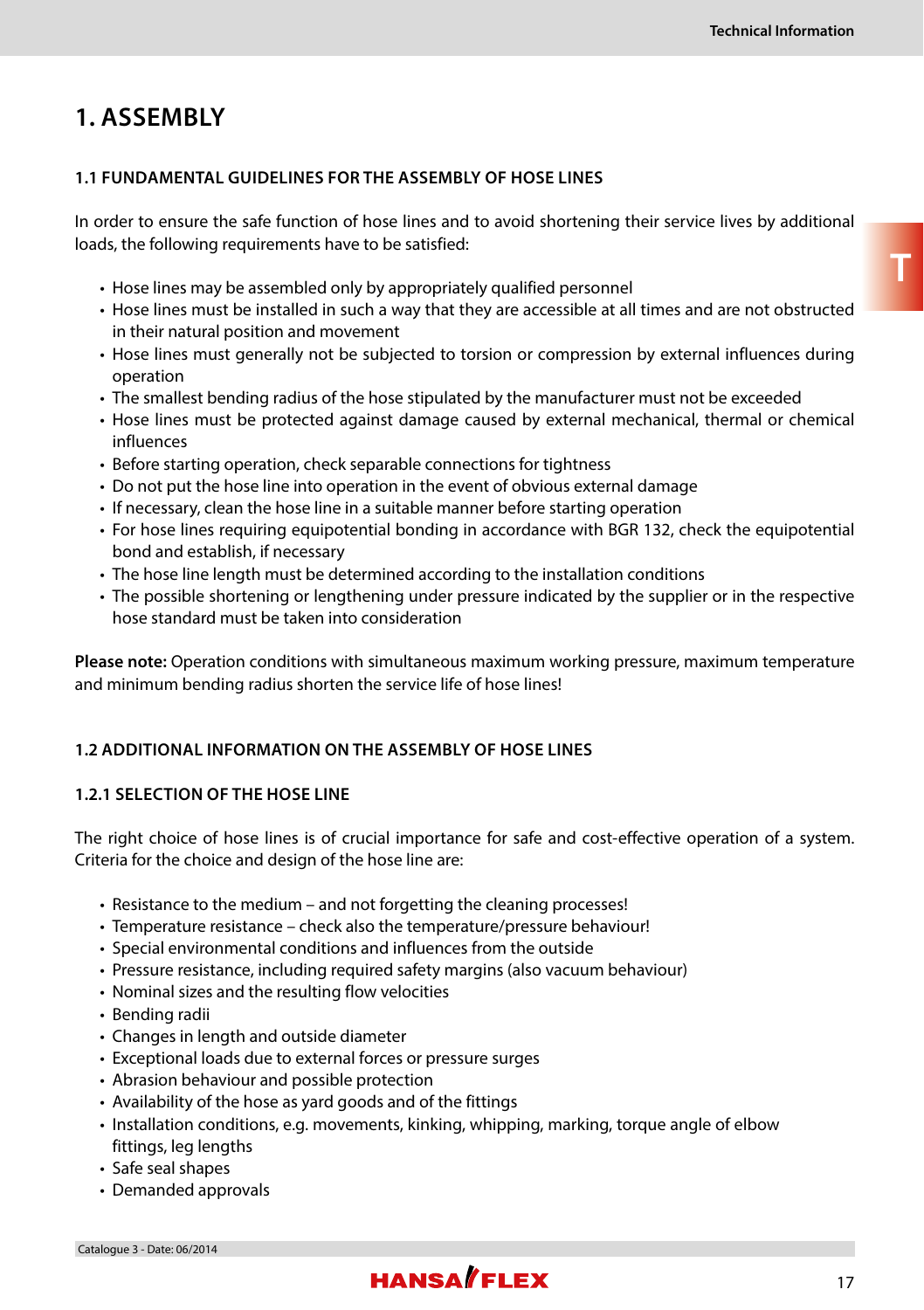**T**

#### **1.2.2 MEDIA COMPATIBILITY**

The compatibility of the hose and fitting materials used with the media to be transported must always be tested. The surrounding media must also be taken into consideration in the selection.

#### **1.2.3 TEMPERATURE AND ENVIRONMENT**

The operating and also the ambient temperatures to be expected must be taken into consideration when selecting a hose line. If hose lines are used outside their permissible temperature range, a significant reduction in their service life is to be expected.

Note also that the outer layer of a rubber hose is susceptible to environmental influences, such as ozone or strong UV radiation. Ozone and UV radiation can break down the chain molecules of the elastomer material. As a result, the material loses its elasticity. It becomes hard and brittle and breaks at points subject to higher loads, e.g. the outer radii. Characteristics of this behaviour are radial cracks that extend down to the braiding.



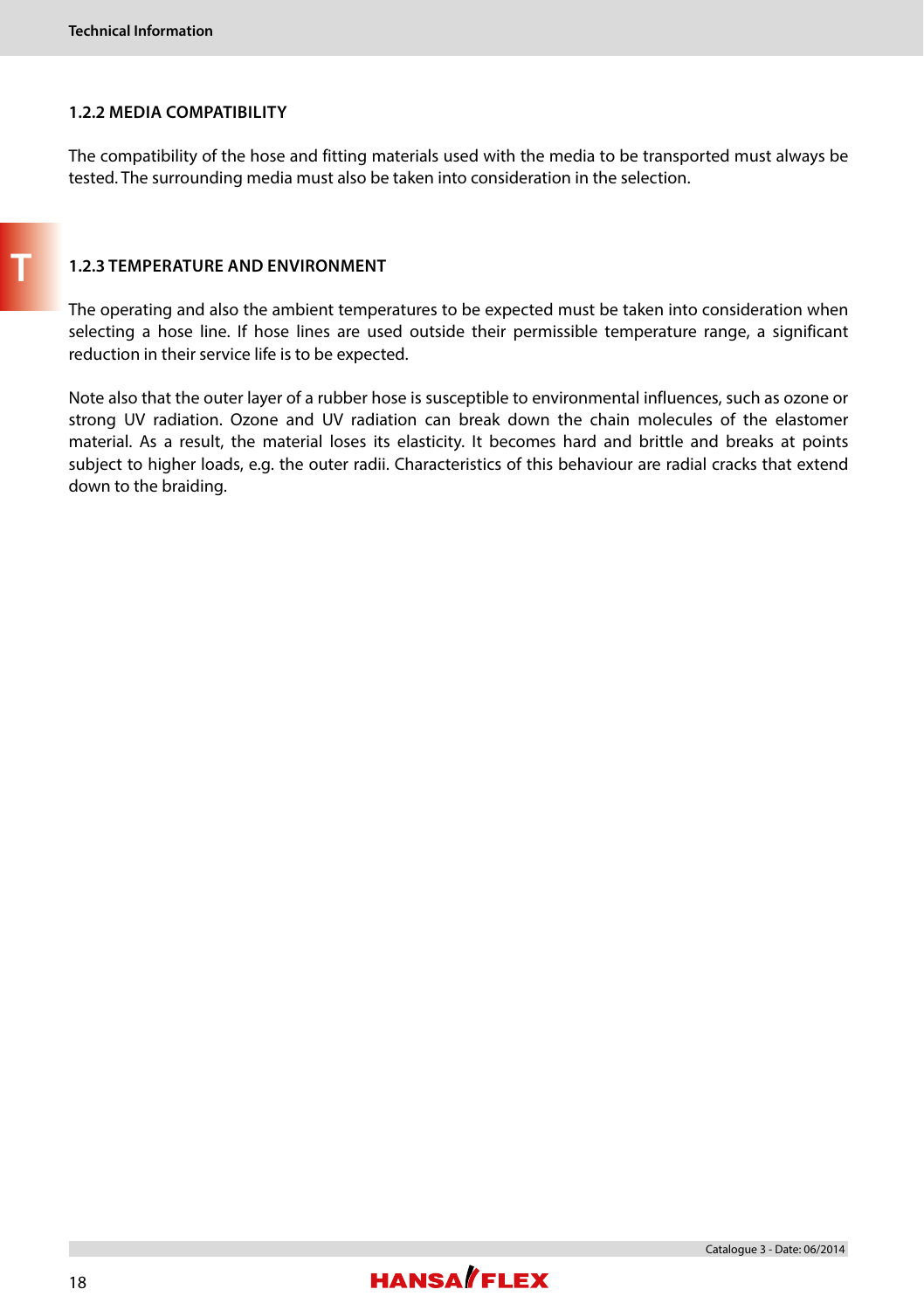#### **1.2.4 PERMISSIBLE PRESSURE**

The maximum working pressure (dynamic working pressure) determines the structure and the choice of the hose. Depending on the application, hoses are available with textile braiding, with wire braiding, with wire spiral inserts or also as special hoses of metal or PTFE.

#### **1.2.5 NOMINAL SIZES**

In a system, the hose or pipe inside diameter plays an important role. When a liquid flows through a line, it undergoes a pressure loss the depends on the type of flow, the roughness of the line inner wall, the line length, the inside diameter, the specific gravity of the liquid and its flow velocity. This applies for a continuous pipe flow. Also to be observed, however, is a "starting distance" which has a significant influence on the velocity distribution. Pressure losses also occur when the liquid flows through fittings, valves, elbows and other constrictions.

As a rule of thumb: In order to minimise losses, the inside diameter or free cross-section of the pipe / hose should be chosen large enough. If in doubt, decide in favour of the next-larger diameter. This reduces the flow velocity, and hence also the pressure losses in the line.

#### **1.2.6 TORSION**

If a hose line is installed so that it is twisted in itself, the service life is significantly reduced by the constant rubbing together of the plies. Under pressure pulses, the plies try to return to their neutral starting position. A particular load occurs in the area of the connection.





As an indicative value: A twist of 7° reduces the service life by 80%. Attention should therefore always be paid that the hose line is not twisted in itself, e.g. when tightening the union nuts.

**T**

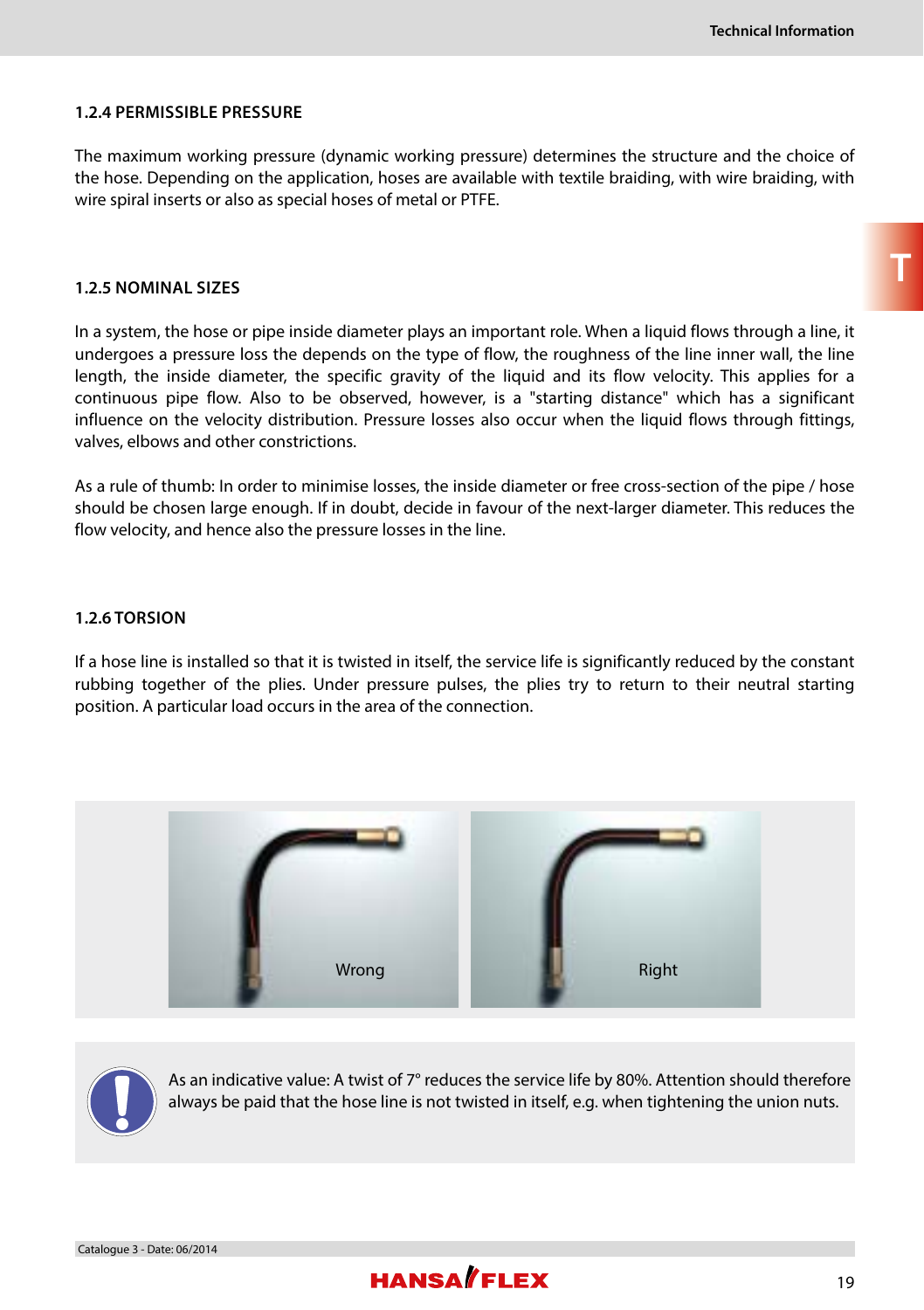#### **1.2.7 MINIMUM BENDING RADIUS**

A permissible bending radius is prescribed for each hose type, depending on its nominal size. If the minimum bending radius is exceeded, the service life and the load-bearing capacity of the hose line is reduced, as gaps can be caused in the braiding on the outside of the bend due to the larger area to be covered. These can then result in violently spraying oil. On the inside of the bend, the opposite effect occurs: The plies are compressed and therefore no longer lie close enough to the inner layer of the hose and thus lose their pressure-bearing properties. Exceeding of the minimum bending radius occurs particularly immediately behind the connection when a hose is bent too sharply.



If the installation conditions allow, the bending of a hose line should start after a straight section with a length of 1.5 times the outside diameter. If necessary, kink protection or similar must be provided in such cases.



In some cases it is also possible to avoid exceeding the minimum bending radius by the use of suitable fittings.



Catalogue 3 - Date: 06/2014

# **HANSA**/FLEX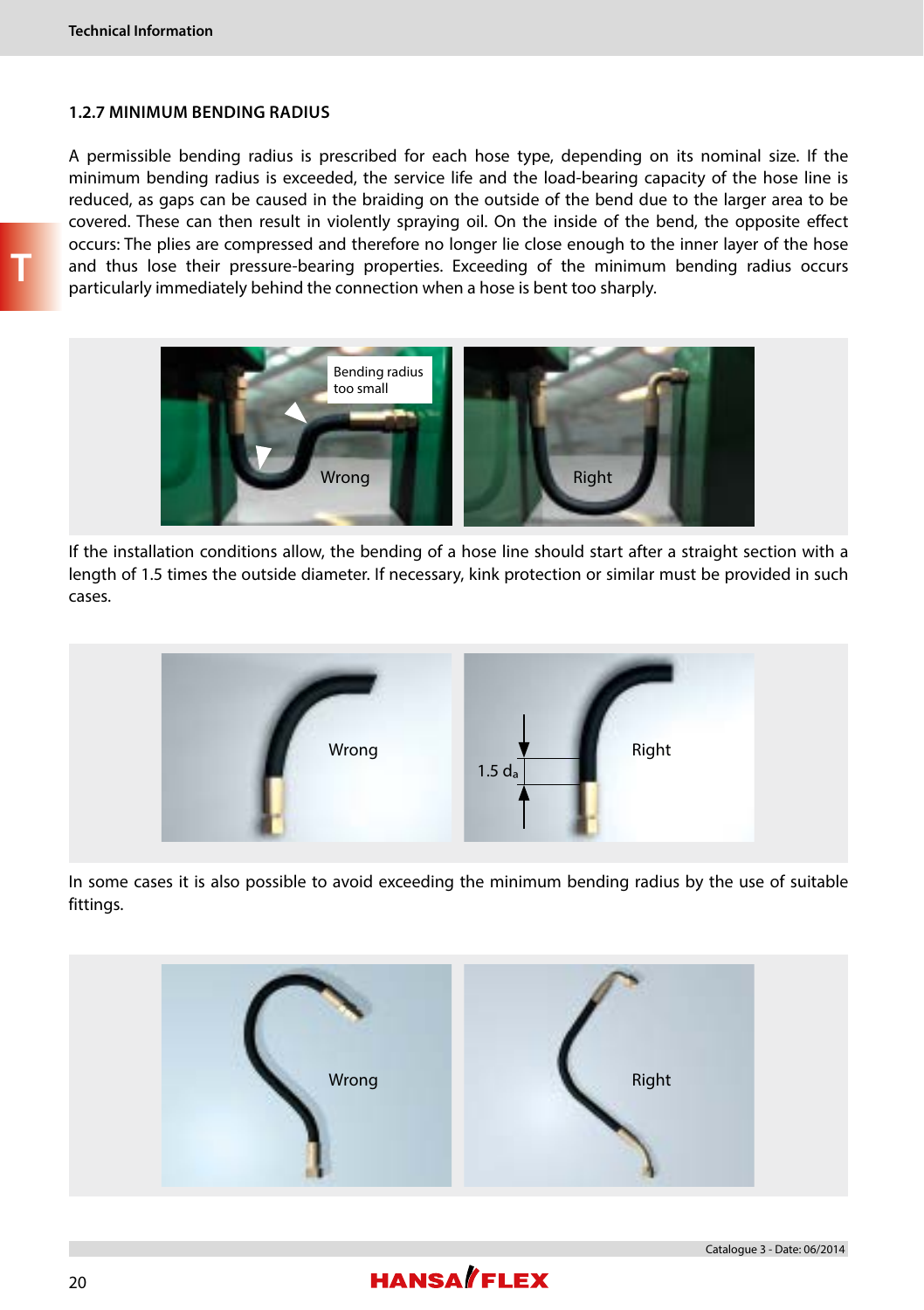#### **1.2.8 ABRASION**

If a hose is laid over an edge, the outer layer can wear through due to the movement of the hose during operation.



The same applies to hoses that are laid too close together. The hoses rub against one another. The braiding is no longer protected against external influences and failure of the hose is only a question of time. Should it not be possible to rule out abrasion, it is possible e.g. to use hoses with abrasion protection.

#### **1.2.9 TENSILE LOAD**

Tensile loads on hose lines must be avoided, as this endangers the secure connection to the fittings. Please note that hose lines can shorten under pressure (by up to 4% under maximum permissible working pressure), so that they should always be laid with a certain amount of slack. Possible movements of the hose lines must also be considered.



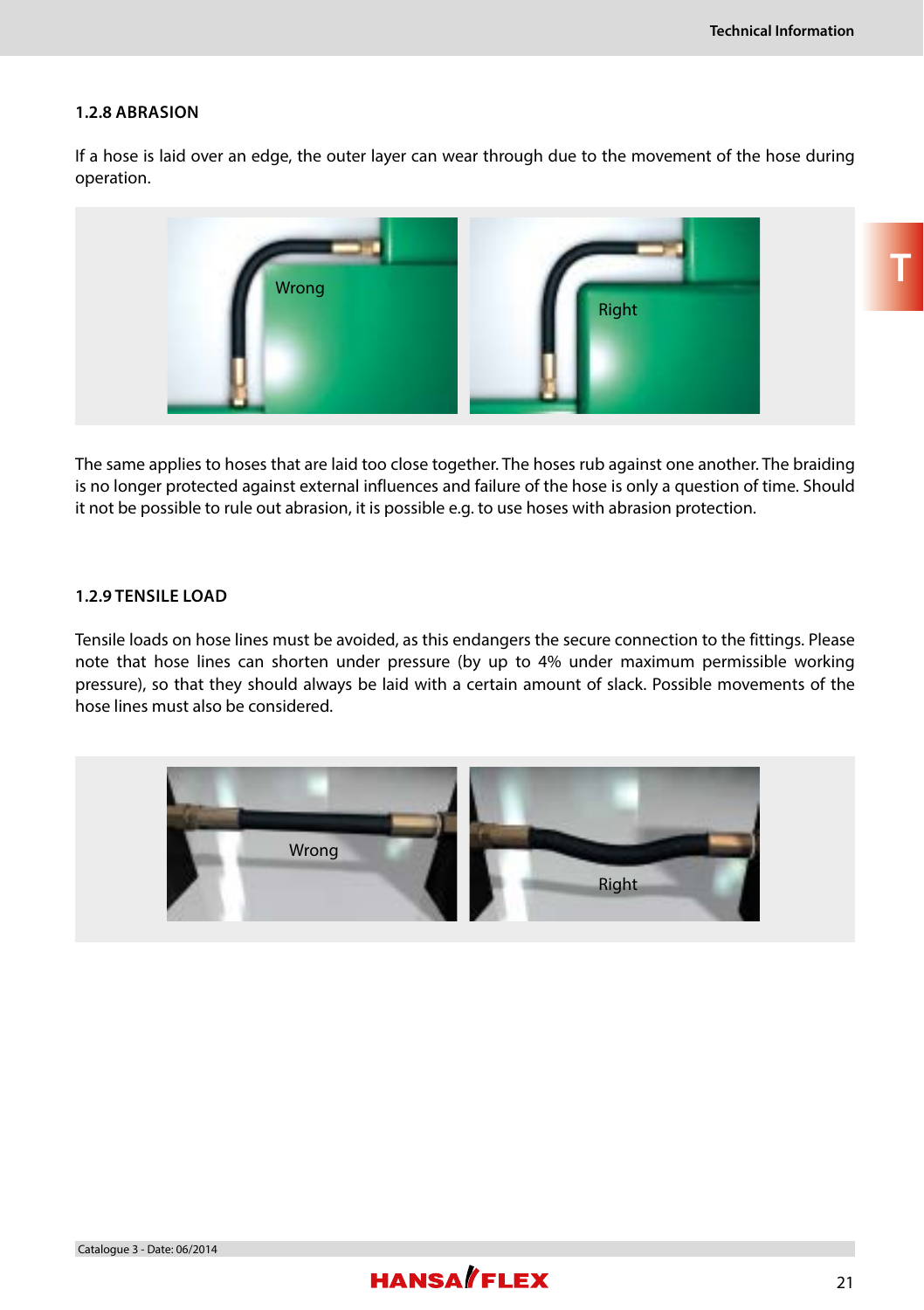

**Note:** With certain applications, e.g. spring-loaded tensioner rollers, tensile loads cannot be avoided. In such cases the permissible operational loads must be agreed upon with HANSA-FLEX.

#### **1.2.10 HOSE HOLDERS**

Hose holders should not be used where they hinder the natural movement and change in length of the hose. The outer layer will be destroyed in the long term by the rubbing movements in the holder. Hose holders should therefore only be installed on straight sections.



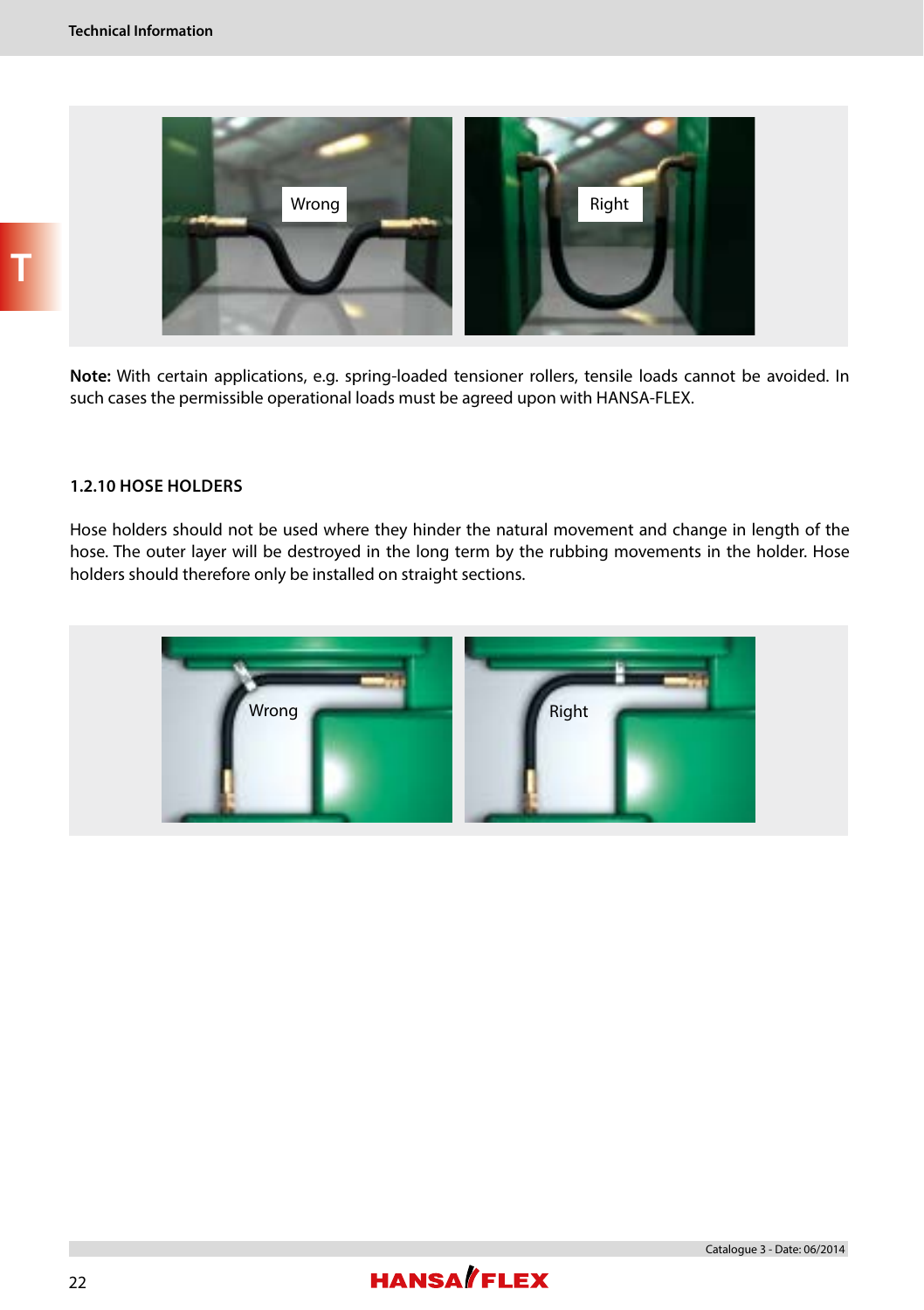**T**

#### **1.2.11 WHIPPING**

If damage to a hose line is likely to present a hazard due to whipping, the hose line must be restrained or shielded. The hazardous whipping in the event of a hose line fracture can be prevented by design engineering measures. The HANSA-FLEX Stopflex safety system that permits a safe connection between hose and machine parts is particularly suitable for both proactive and subsequent installation.

#### **1.2.12 LEAKS**

If damage to a hose line creates a hazard due to the escape of the pressurised medium, the hose must be shielded.

#### **1.2.13 COLD FLOW**

Despite the chemical and physical cross-linking, creeping of the rubber material between nipple and fitting is also to be observed. This viscoelastic behaviour leads to leaks in the fitting area and to "wandering" of the hose fitting. The screws of clamp fittings or screw clamps should be checked at regular intervals.

#### **1.2.14 GASES AND VAPOURS**

When selecting the hose, attention must be paid to permeation or effusion, i.e. the possible wandering of the gas molecules through the inner layer. Media losses or undesirable concentrations of gases or gaseous fuels are the result. These gases are potentially flammable, explosive or toxic. A selective discharge of possible gas concentrations below the outer layer can be achieved by pricking, as employed e.g. for compressed air lines above 16 bar or for hot water hoses.

### **2. OPERATION**

Catalogue 3 - Date: 06/2014

#### **2.1 COMMISSIONING AND INTENDED USE OF HOSE LINES**

Before commissioning, the tests prescribed by the relevant laws and directives (e.g. acceptance test, pressure test, etc.) and technical, organisational and personal protection measures have to be carried out. Technical and organisational measures always have priority. If all the hazards can nevertheless not be rule out, effective personal protection equipment must be provided and used. The owner must test the suitability of the hose lines and their components with respect to the operating parameters, such as operating temperature, vacuum, pressure and material resistance. Where abrasion is possible, wear of the hose line must be assessed and examined.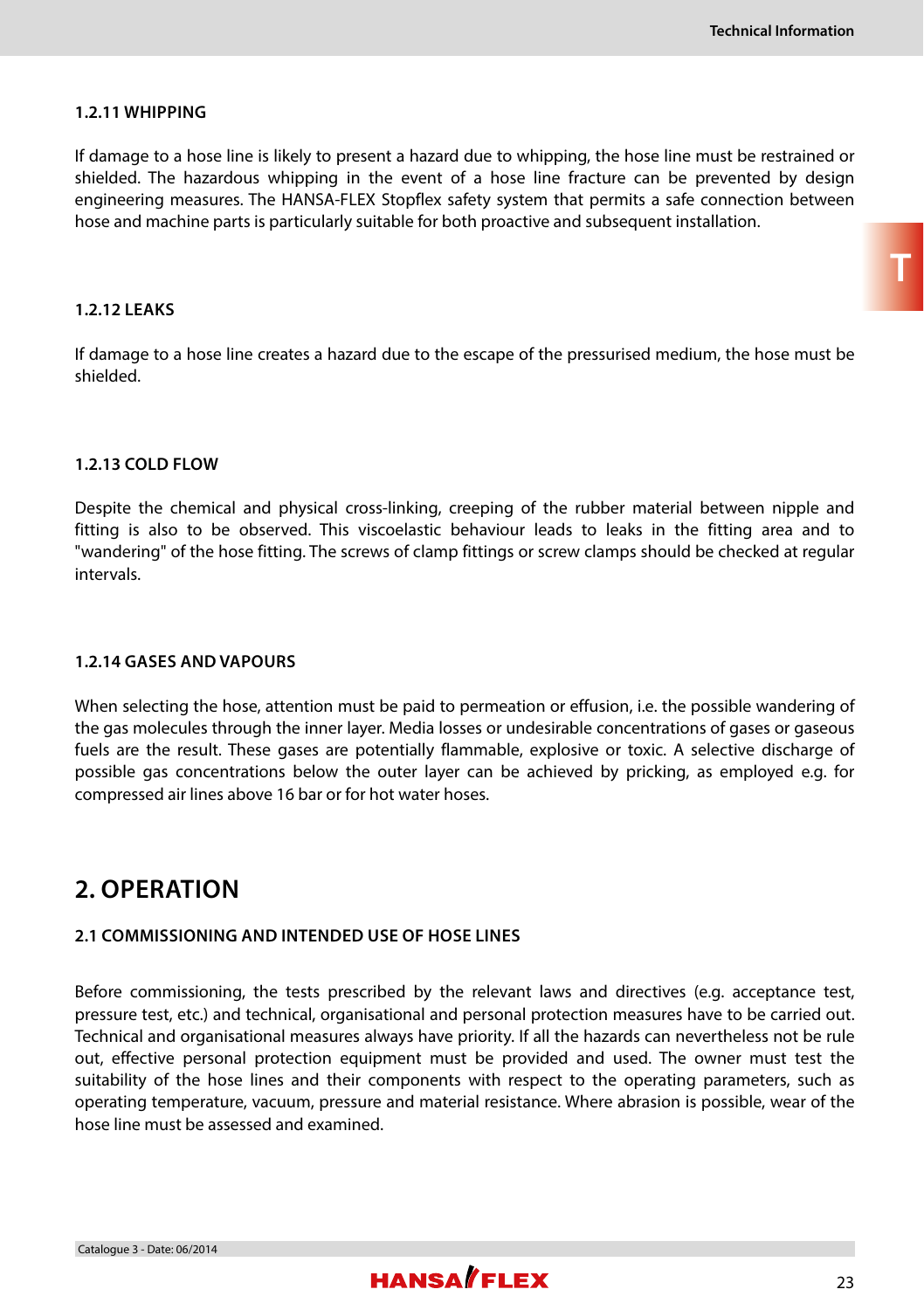#### **2.2 STORAGE OF HOSE LINES**

- Store cool, dry and away from dust. Protect from direct sunshine and/or UV radiation. Shield from nearby heat sources. Do not allow hoses and hose lines to come into contact with materials that could damage them
- Store hoses and hose lines horizontally in a stress-free and kink-free condition. When stored as rings, the radius must be not smaller than the minimum recommended by the manufacturer
- Hose ends must be sealed with caps to protect the inside of the hose from dirt, ozone and corrosion
- Maximum storage period as a recommendation: 4 years for hose material and 2 years for hose lines
- Metal and PTFE hose lines must be protected in particular from exposure to chlorides, bromides, iodides and from rust

# **2.3 ADDITIONAL INFORMATION ON THE STORAGE OF HOSE LINES**

#### **2.3.1 GENERAL**

Under unfavourable storage conditions or with improper handling, most products made from rubber change their physical properties. This can lead to a shortening of their service life. The changes can be caused by the effects of e.g. oxygen, ozone, heat, light, moisture, solvents or storage under strain. Properly stored and handled rubber products retain their properties almost unchanged over a long period of times (several years). The same does not apply, however, to non-vulcanised rubber blends.

#### **2.3.2 STORAGE AREA**

The storage area should be cool, dry, dust-free and moderately ventilated. Storage outdoors protected from the weather is not permitted. Solvents, fuels, lubricants, chemicals, acids, disinfectants, etc. must not be stored in the same area.

#### **2.3.3 TEMPERATURE**

The temperature for the storage of rubber products depends on the goods to be stored and the elastomers used. Rubber products should not be stored below –10°C and not above +15°C. In exceptional cases the storage temperature may be as high as +25°C by agreement with the manufacturer. Higher temperatures are only permitted for short periods. In deviation from this, a storage temperature that must not be lower than +12°C may be required for rubber products made from certain rubber types, e.g. chloroprene rubber.

Catalogue 3 - Date: 06/2014

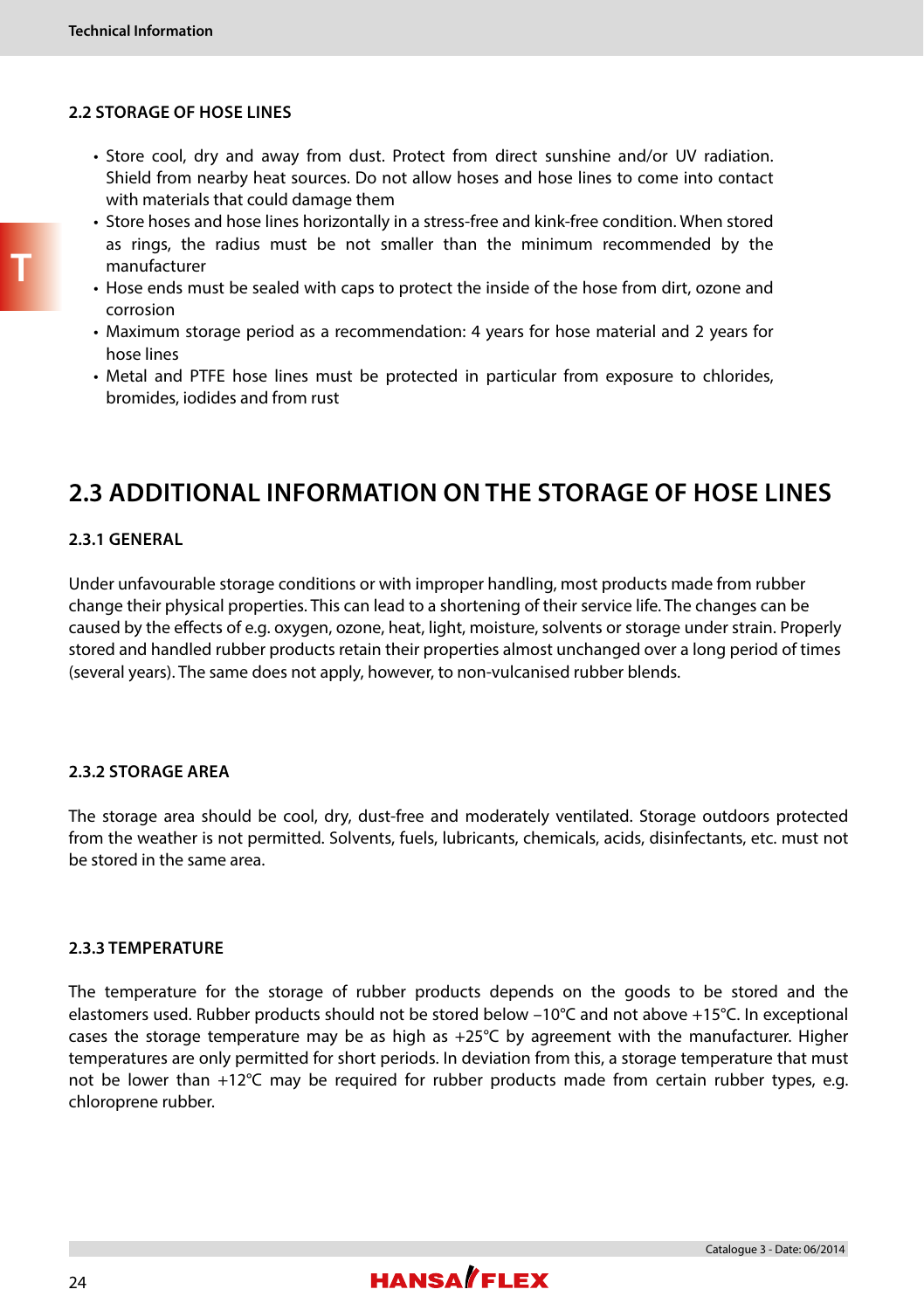#### **2.3.4 HEATING**

In heated storage areas, the rubber products must be shielded from the heat source. The distance between heat source and stored goods must be at least 1 m. A larger distance is necessary for air-heated areas.

#### **2.3.5 MOISTURE**

The storage of rubber products in damp rooms should be avoided. Ensure that no condensation occurs. The relative humidity should preferably be below 65%.

#### **2.3.6 LIGHTING**

Rubber products should be protected from light, in particular from direct sunlight and strong artificial light with a high ultraviolet level. The windows of the storage areas should therefore be painted with a red or orange (on no account blue) protective coating. Lighting with normal bulbs should be preferred.

#### **2.3.7 OXYGEN AND OZONE**

Rubber products should be protected from air circulation, but particularly from draughts, by sheathing, by storage in airtight containers or by other means. This applies in particular to articles with a large surface area in relation to their volume, e.g. rubberised fabrics or cellular articles. As ozone is particularly harmful, the storage areas must contain no ozone-generating equipment, such as electric motors or other machines that may generate sparks or other electric discharges. Combustion gases and vapours that may result in the formation of ozone due to photochemical processes must be removed.

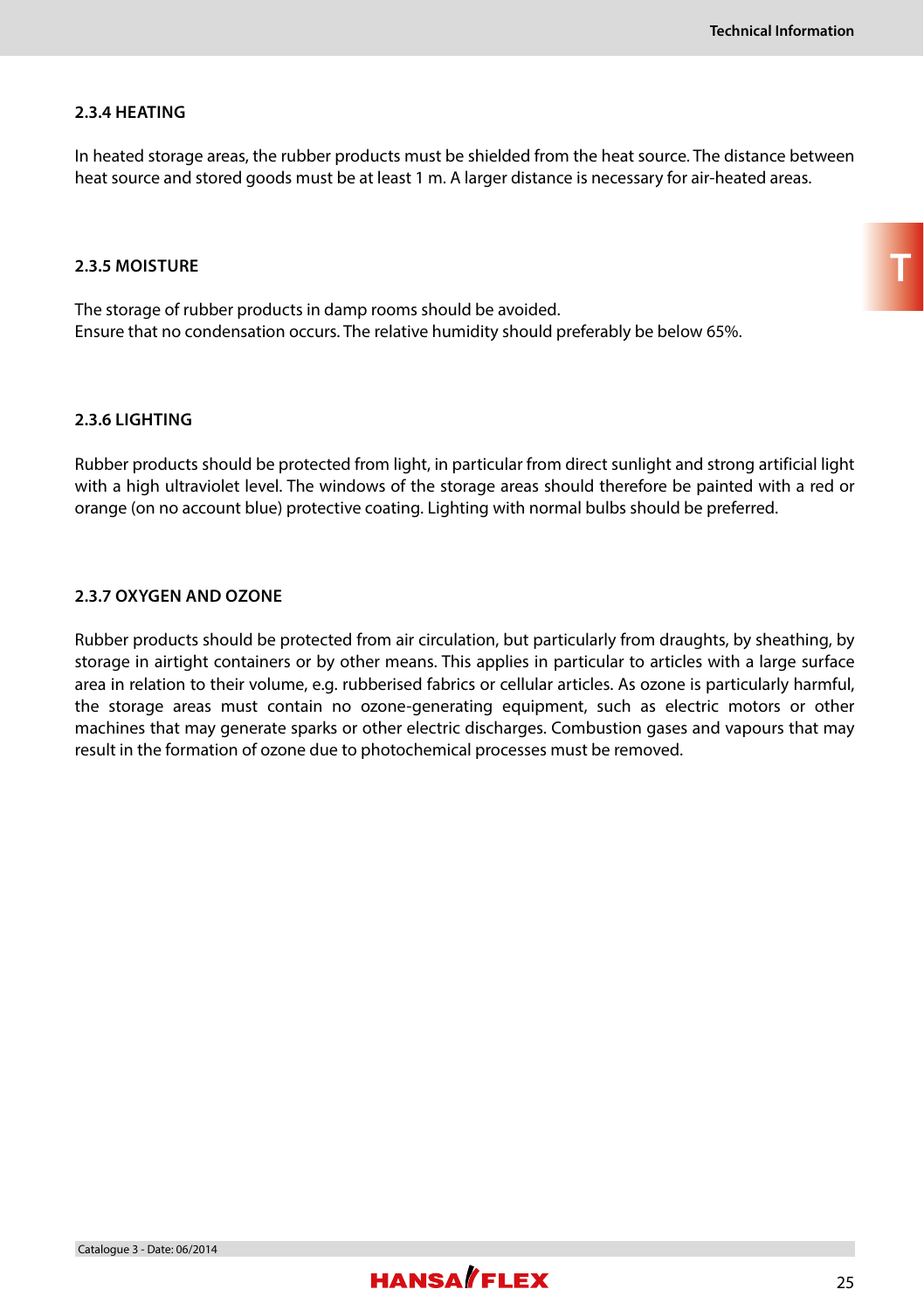### **3. MAINTENANCE**

#### **3.1 INSPECTION INTERVALS FOR HOSE LINES**



The inspection intervals for hose lines must be stipulated by the owner in accordance with the provisions of the Industrial Safety Regulation as part of the risk assessment according to § 3 BetrSichV. The safe working condition of hose lines must be tested by an authorised person in accordance with § 2 (7) of the Industrial Safety Regulation:

- Before commissioning
- At regular intervals after commissioning (recommended e.g. for thermoplastic and elastomer hose lines at least 1x per year. More severe loading due e.g. to higher mechanical, dynamic, thermal or chemical loads requires shorter inspection intervals)
- After a repair
- After major modifications (revamping) of the machine
- After accidents or after longer periods of non-operation

#### **3.2 INSPECTION CRITERIA FOR HOSE LINES**



The safety regulations for hydraulic hose lines from the Federation of Institutions for Statutory Accident Insurance and Prevention (HVBG) stipulate that the function of hose lines must be assessed at intervals to be stipulated. Hose lines must be replaced when during an inspection, the following damage is discovered:

- Damage to the outer layer down to the ply, e.g. by abrasion marks, cuts or cracks
- Brittleness of the outer layer or cracking of the hose material
- Deformations not consistent with the natural form of the hose or hose line, both in pressure-free and pressurised state or during bending (e.g. delamination or blistering)
- Leaks
- Damage or deformation of the hose fitting (sealing function impaired)
- Detachment of the hose from the fitting
- Fitting tightness and function impaired by corrosion
- Demands on the installation not observed (e.g. to DIN 20066)
- Storage and/or service period of the hose or hose line exceeded

For chemicals hoses, T002 / BGI 572 must also be observed.

**T**

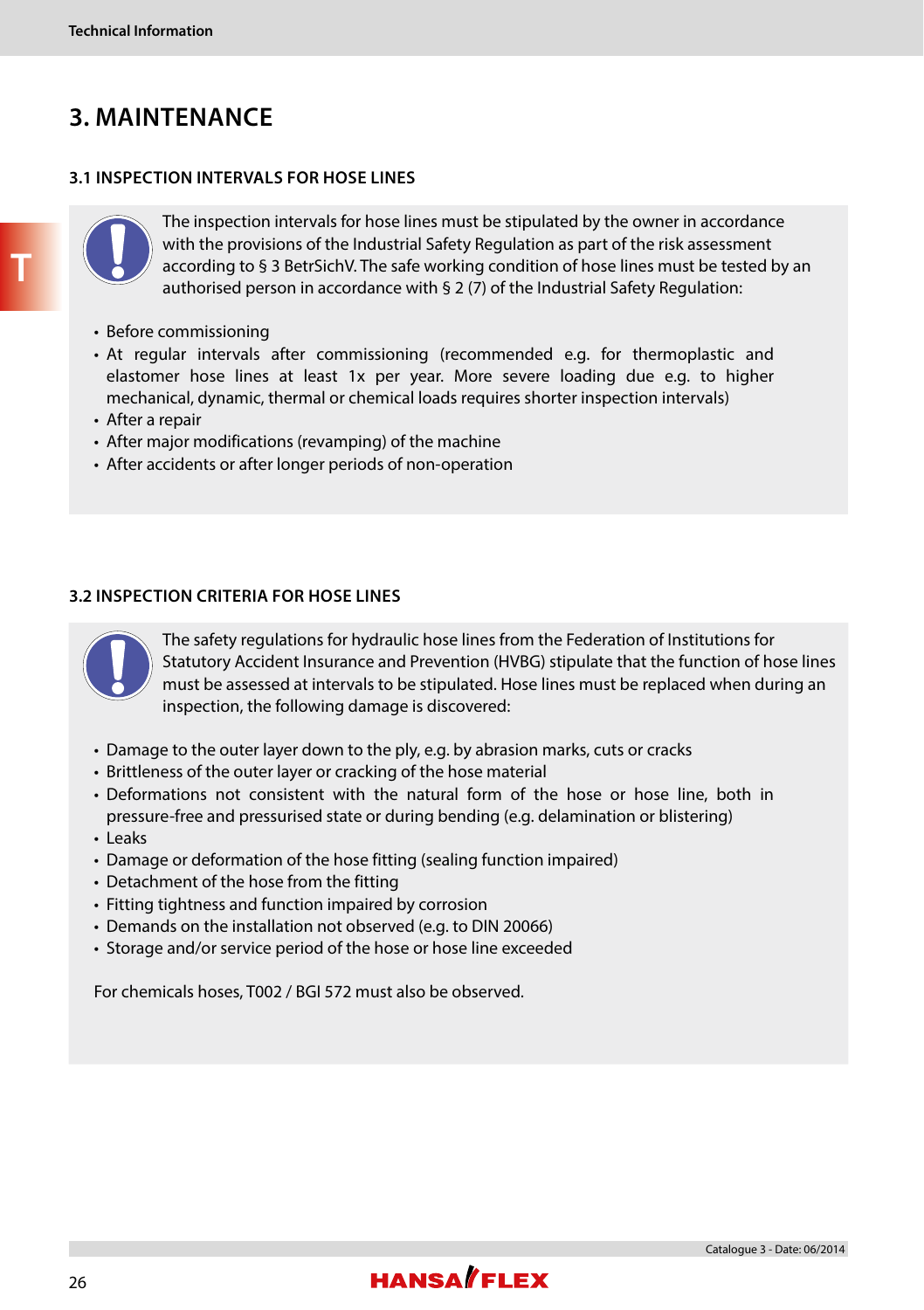#### **3.3 REPAIR AND PAINTING OF HOSE LINES**

A repair of the hose line involving the continued use of the installed hose and/or fitting (integration area) is not to be recommended. Recoating of hose lines violates the identification requirement.

### **3.4 ADDITIONAL INFORMATION ON THE MAINTENANCE OF HOSE LINES**

#### **3.4.1 CLEANING**

Rubber products can be cleaned with soap or warm water. The cleaned articles must be dried at room temperature. After prolonged storage (6 to 8 months), the products can be cleaned using a 1.5% bicarbonate of soda solution. Rinse off the residues of the cleaning fluid with clean water. Effective and particularly gentle cleansing agents are recommended by the manufacturer. Solvents such as trichloroethylene, carbon tetrachloride and hydrocarbons must not be used for cleaning. The use of sharp objects, wire brushes, emery cloth, etc. is also forbidden for cleaning. Rubber/metal compounds should be cleaned with a glycerine/ethyl alcohol mixture (1:10). If disinfection is necessary, this should be carried out after thorough cleaning of the rubber products. The disinfectant must not be used at the same time as a cleansing agent. Pay attention to the compatibility with the rubber when selecting the disinfectant. Oxygen-releasing or halogen-releasing agents such as potassium permanganate or bleaching powder, in particular, can cause damage especially to thin-walled products. Only the disinfectants recommended by the manufacturer may be used for rubber products for medical applications. The serviceability of certain rubber products can be prolonged by a special coating (wax emulsion, shellac, etc.). Such coatings are not to be recommended for rubber products for medical applications. We should point out that special cleaning and storage processes are necessary in the case of demands for silicon-free materials.

#### **3.4.2 SERVICE PERIOD**

By reference to the currently valid issue of DIN 20066 for hydraulic hose lines:

Even with proper storage and admissible loading, hoses and hose lines are subject to natural ageing. Their service period is therefore limited. Improper storage, mechanical damage and overloading are the most frequent causes of failure. In individual cases, the service period can be defined on the basis of empirical values and in deviation from the following indicative values:

- During production of the hose line, the hose material should not be older than four years
- The service period of a hose line, including a possible storage period of the hose line, should not exceed six years
- The storage period of the hose line should therefore not exceed two years

The following diagram illustrates this principle: